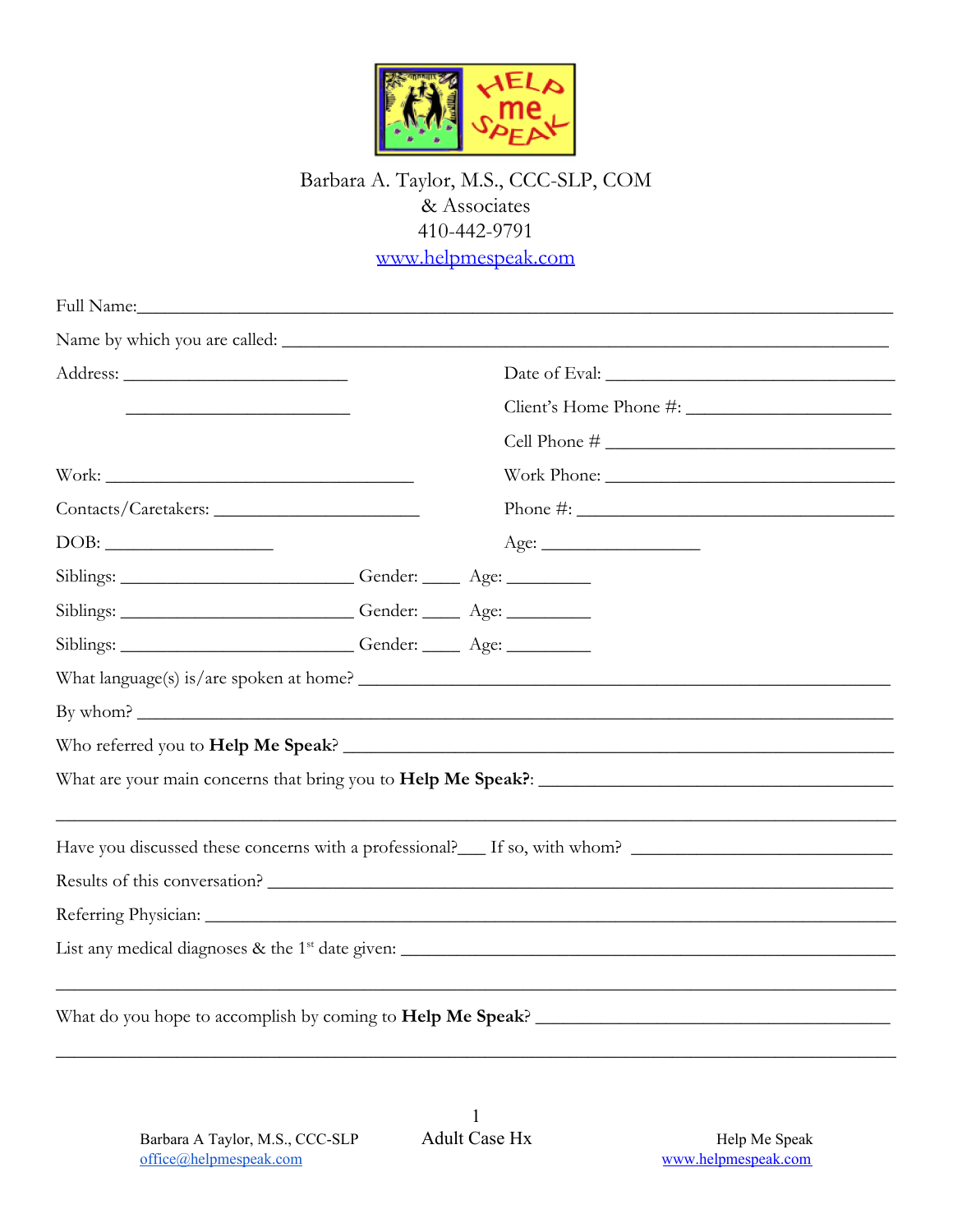|                        | <b>MEDICAL INFORMATION:</b><br>List any medical diagnoses: |                                                                                                                                                                                                                               |                                                                                | DATE of onset:                                                                                                                                                                     |
|------------------------|------------------------------------------------------------|-------------------------------------------------------------------------------------------------------------------------------------------------------------------------------------------------------------------------------|--------------------------------------------------------------------------------|------------------------------------------------------------------------------------------------------------------------------------------------------------------------------------|
|                        |                                                            | the control of the control of the control of the control of the control of the control of the control of the control of the control of the control of the control of the control of the control of the control of the control |                                                                                | <u> 1989 - Johann Stoff, amerikansk politiker (d. 1989)</u><br><u> 1989 - Johann John Stoff, deutscher Stoffen und der Stoffen und der Stoffen und der Stoffen und der Stoffen</u> |
| Circle all that apply: |                                                            |                                                                                                                                                                                                                               |                                                                                |                                                                                                                                                                                    |
| Headaches              | Dizziness                                                  |                                                                                                                                                                                                                               | Encephalitis Hearing Loss Pneumonia                                            |                                                                                                                                                                                    |
| Seizures               | PEG Tube                                                   |                                                                                                                                                                                                                               |                                                                                | Diabetes Hypertension Respiratory Issues                                                                                                                                           |
|                        |                                                            | Cardiac Issues CVA (Stroke) (Date: ________)                                                                                                                                                                                  |                                                                                |                                                                                                                                                                                    |
| <b>OSA</b>             | <b>UARS</b>                                                | <b>SDB</b><br>Other:                                                                                                                                                                                                          |                                                                                |                                                                                                                                                                                    |
|                        |                                                            |                                                                                                                                                                                                                               |                                                                                | Have you been referred to any of the following specialists? (circle those that apply)                                                                                              |
| Audiologist            |                                                            | Otolaryngologist (ENT)                                                                                                                                                                                                        |                                                                                | Gastroenterologist Neurologist Psychologist                                                                                                                                        |
|                        |                                                            | Psychiatrist Occupational Therapist                                                                                                                                                                                           | Physical Therapist                                                             |                                                                                                                                                                                    |
|                        |                                                            | Please explain the reasons for these referrals:                                                                                                                                                                               |                                                                                |                                                                                                                                                                                    |
|                        |                                                            |                                                                                                                                                                                                                               |                                                                                |                                                                                                                                                                                    |
|                        |                                                            |                                                                                                                                                                                                                               | When did you first notice the presenting difficulty? (the reason for the eval) |                                                                                                                                                                                    |
| each.                  |                                                            |                                                                                                                                                                                                                               |                                                                                | Describe any related medical history of the difficulty in detail. Please list any hospitalizations, etc. with dates of                                                             |
|                        |                                                            |                                                                                                                                                                                                                               |                                                                                |                                                                                                                                                                                    |

\_\_\_\_\_\_\_\_\_\_\_\_\_\_\_\_\_\_\_\_\_\_\_\_\_\_\_\_\_\_\_\_\_\_\_\_\_\_\_\_\_\_\_\_\_\_\_\_\_\_\_\_\_\_\_\_\_\_\_\_\_\_\_\_\_\_\_\_\_\_\_\_\_\_\_\_\_\_\_\_\_\_\_\_\_\_\_\_\_\_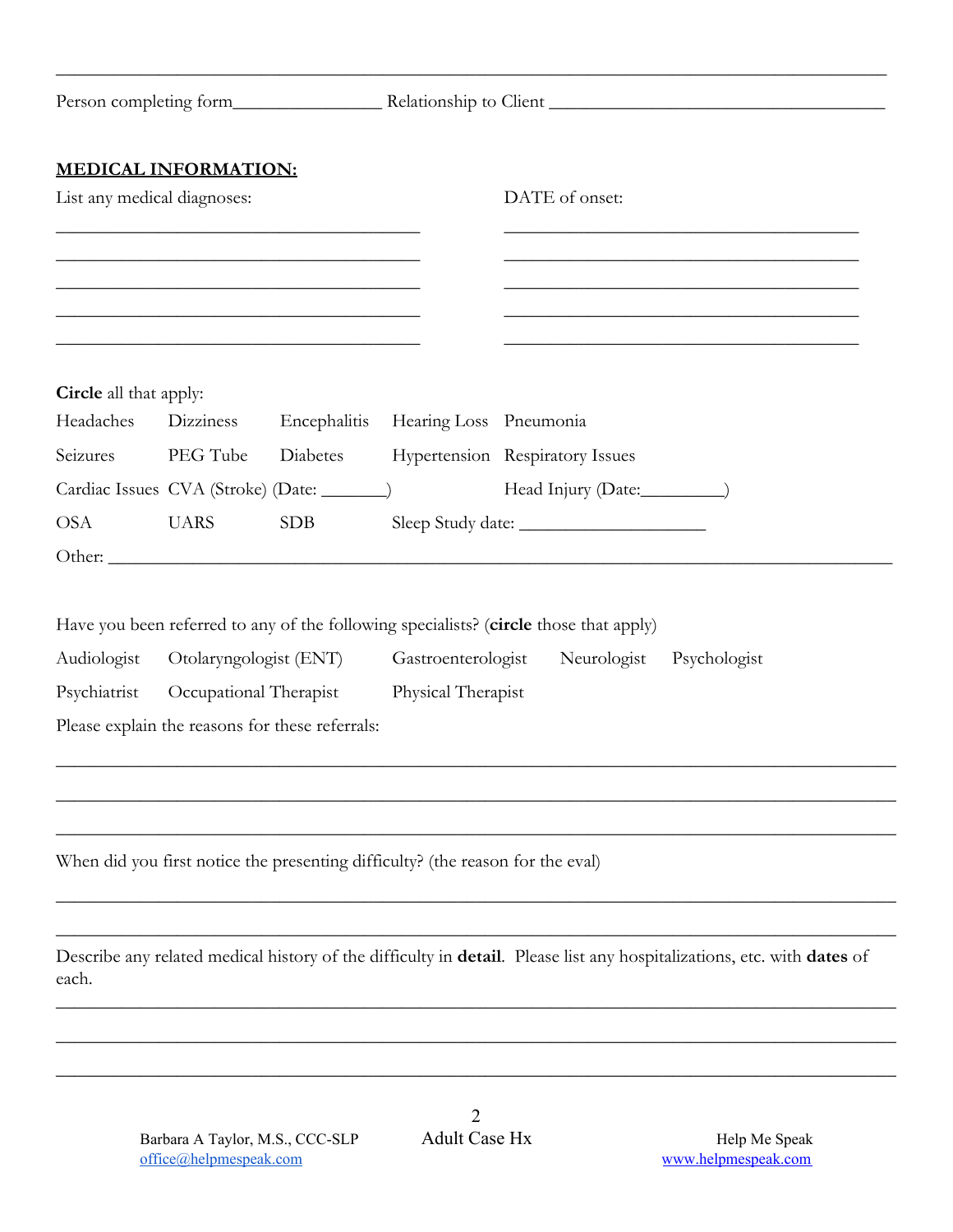| (attach other info &/or medical reports)<br>What type of previous therapy has been used for this difficulty? Please describe in detail:<br>(attach other info $\&\/$ or reports)<br>What other medical professionals have been consulted about this issue? Results?<br>List any medications taken & reasons for each: __________________________________<br>Are you taking any supplements? If yes, which ones, what type, and when did you start taking them?<br>Do you wear glasses? Yes<br>$\rm No$<br>Hearing Aid(s)? Yes<br>$\overline{N}$<br>History of Upper Respiratory Infections/cold/sinus infections? Y or N |
|--------------------------------------------------------------------------------------------------------------------------------------------------------------------------------------------------------------------------------------------------------------------------------------------------------------------------------------------------------------------------------------------------------------------------------------------------------------------------------------------------------------------------------------------------------------------------------------------------------------------------|
|                                                                                                                                                                                                                                                                                                                                                                                                                                                                                                                                                                                                                          |
|                                                                                                                                                                                                                                                                                                                                                                                                                                                                                                                                                                                                                          |
|                                                                                                                                                                                                                                                                                                                                                                                                                                                                                                                                                                                                                          |
|                                                                                                                                                                                                                                                                                                                                                                                                                                                                                                                                                                                                                          |
|                                                                                                                                                                                                                                                                                                                                                                                                                                                                                                                                                                                                                          |
|                                                                                                                                                                                                                                                                                                                                                                                                                                                                                                                                                                                                                          |
|                                                                                                                                                                                                                                                                                                                                                                                                                                                                                                                                                                                                                          |
|                                                                                                                                                                                                                                                                                                                                                                                                                                                                                                                                                                                                                          |
|                                                                                                                                                                                                                                                                                                                                                                                                                                                                                                                                                                                                                          |
|                                                                                                                                                                                                                                                                                                                                                                                                                                                                                                                                                                                                                          |
|                                                                                                                                                                                                                                                                                                                                                                                                                                                                                                                                                                                                                          |
|                                                                                                                                                                                                                                                                                                                                                                                                                                                                                                                                                                                                                          |
|                                                                                                                                                                                                                                                                                                                                                                                                                                                                                                                                                                                                                          |
|                                                                                                                                                                                                                                                                                                                                                                                                                                                                                                                                                                                                                          |
|                                                                                                                                                                                                                                                                                                                                                                                                                                                                                                                                                                                                                          |
|                                                                                                                                                                                                                                                                                                                                                                                                                                                                                                                                                                                                                          |
| How many? ___________ How often do they occur? __________________________________                                                                                                                                                                                                                                                                                                                                                                                                                                                                                                                                        |
| What time of year do they occur?                                                                                                                                                                                                                                                                                                                                                                                                                                                                                                                                                                                         |
| Do you have a history of ear infections, otitis media, or uninfected fluid in the middle ear? _____                                                                                                                                                                                                                                                                                                                                                                                                                                                                                                                      |
| In which ear? R L Both How many? __________                                                                                                                                                                                                                                                                                                                                                                                                                                                                                                                                                                              |
| How often do they occur?                                                                                                                                                                                                                                                                                                                                                                                                                                                                                                                                                                                                 |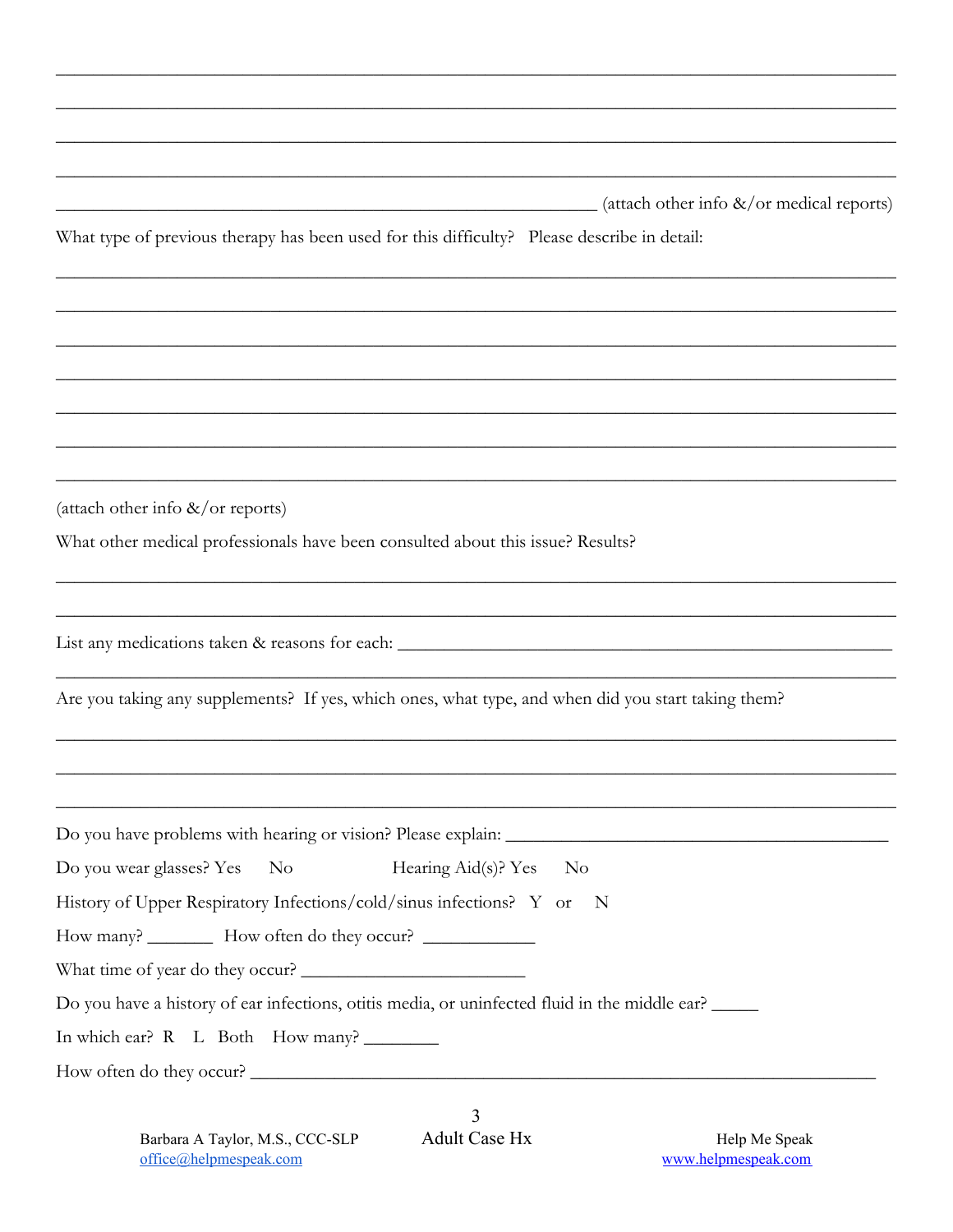Have you ever been treated by an ear, nose, and throat specialist? Y or N Who? When? Allergies?\_\_\_\_\_\_\_\_\_\_\_\_\_\_\_\_\_\_\_\_ Sinus problems? \_\_\_\_\_\_\_\_\_\_\_\_\_\_\_\_\_\_\_\_\_\_\_\_\_\_\_\_\_\_\_\_\_\_\_\_\_\_\_\_\_\_\_\_\_\_\_ Treatment for above? \_\_\_\_\_\_\_\_\_\_\_\_\_\_\_\_\_\_\_\_\_\_\_\_\_\_\_\_\_\_\_\_\_\_\_\_\_\_\_\_\_\_\_\_\_\_\_\_\_\_\_\_\_\_\_\_\_\_\_\_\_\_\_\_\_\_\_\_\_\_\_ Food allergies?\_\_\_\_\_\_\_\_\_\_\_\_\_\_\_\_\_\_\_\_\_\_\_\_\_\_\_\_\_\_\_\_\_\_\_\_\_\_\_\_\_\_\_\_\_\_\_\_\_\_\_\_\_\_\_\_\_\_\_\_\_\_\_\_\_\_\_\_\_\_\_\_\_\_\_\_\_ Or sensitivities? **SLEEP HABITS:** Have you been told you snore? Yes No What time do you go to bed at night? How long does it take you to fall asleep? \_\_\_\_\_\_\_\_\_\_\_\_\_\_\_\_\_ Do you sleep through the night? Yes No How many times do you awaken at night? \_\_\_\_\_\_\_\_\_ At what times? \_\_\_\_\_\_\_\_\_\_\_\_\_\_\_\_\_\_\_\_\_\_\_\_\_\_\_\_\_ In what position do you sleep? \_\_\_\_\_\_\_\_\_\_\_\_\_\_\_\_\_\_\_\_\_\_\_\_\_\_ What time do you awaken each morning? \_\_\_\_\_\_\_\_\_\_ What other sleep challenges do you have? \_\_\_\_\_\_\_\_\_\_\_\_\_\_\_\_\_\_\_\_\_\_\_\_\_\_\_\_\_\_\_\_\_\_\_\_\_\_\_\_\_\_\_\_\_\_\_\_\_\_\_\_\_\_\_\_\_ \_\_\_\_\_\_\_\_\_\_\_\_\_\_\_\_\_\_\_\_\_\_\_\_\_\_\_\_\_\_\_\_\_\_\_\_\_\_\_\_\_\_\_\_\_\_\_\_\_\_\_\_\_\_\_\_\_\_\_\_\_\_\_\_\_\_\_\_\_\_\_\_\_\_\_\_\_\_\_\_\_\_\_\_\_\_\_\_\_\_ Obstructive Sleep Apnea? Yes No Upper Airway Resistance Syndrome (UARS)? Yes No Sleep Disordered Breathing? Yes No Sleep Study date: \_\_\_\_\_\_\_\_\_\_\_\_\_\_\_\_\_\_\_\_\_\_\_\_\_\_\_\_ **EATING HABITS: \*\*Please write down what you eat for 3 days & bring this list to the evaluation.** # glasses liquid with meals? \_\_\_\_\_\_\_ Wash down food? Y N Fast or slow eater? Chew food adequately? Y N Burp excessively after meals? Y N Digestive problems? Y N \_\_\_\_\_\_\_\_\_\_ Resist difficult to chew foods? \_\_\_\_\_\_\_\_\_\_\_\_ Are you a picky eater? \_\_\_yes \_\_\_no Food preferences? Please list **10 or more** Proteins: (e.g. meats, poultry, fish, & dairy) \_\_\_\_\_\_\_\_\_\_\_\_\_\_\_\_\_\_\_\_\_\_\_\_\_\_\_\_\_\_\_\_\_\_\_\_\_\_\_\_\_\_\_\_\_\_\_\_\_\_\_\_\_\_\_\_\_\_\_\_\_\_\_\_\_\_\_\_\_\_\_\_\_\_\_\_\_\_\_\_\_\_\_\_\_\_\_\_\_\_ \_\_\_\_\_\_\_\_\_\_\_\_\_\_\_\_\_\_\_\_\_\_\_\_\_\_\_\_\_\_\_\_\_\_\_\_\_\_\_\_\_\_\_\_\_\_\_\_\_\_\_\_\_\_\_\_\_\_\_\_\_\_\_\_\_\_\_\_\_\_\_\_\_\_\_\_\_\_\_\_\_\_\_\_\_\_\_\_\_\_ Please list **10 or more** Fruits/Vegetables: \_\_\_\_\_\_\_\_\_\_\_\_\_\_\_\_\_\_\_\_\_\_\_\_\_\_\_\_\_\_\_\_\_\_\_\_\_\_\_\_\_\_\_\_\_\_\_\_\_\_\_\_\_\_\_\_\_\_\_\_\_\_\_\_\_\_\_\_\_\_\_\_\_\_\_\_\_\_\_\_\_\_\_\_\_\_\_\_\_\_ \_\_\_\_\_\_\_\_\_\_\_\_\_\_\_\_\_\_\_\_\_\_\_\_\_\_\_\_\_\_\_\_\_\_\_\_\_\_\_\_\_\_\_\_\_\_\_\_\_\_\_\_\_\_\_\_\_\_\_\_\_\_\_\_\_\_\_\_\_\_\_\_\_\_\_\_\_\_\_\_\_\_\_\_\_\_\_\_\_\_ Please list **10 or more** Carbs: \_\_\_\_\_\_\_\_\_\_\_\_\_\_\_\_\_\_\_\_\_\_\_\_\_\_\_\_\_\_\_\_\_\_\_\_\_\_\_\_\_\_\_\_\_\_\_\_\_\_\_\_\_\_\_\_\_\_\_\_\_\_\_\_\_\_\_\_\_\_\_\_\_\_\_\_\_\_\_\_\_\_\_\_\_\_\_\_\_\_ \_\_\_\_\_\_\_\_\_\_\_\_\_\_\_\_\_\_\_\_\_\_\_\_\_\_\_\_\_\_\_\_\_\_\_\_\_\_\_\_\_\_\_\_\_\_\_\_\_\_\_\_\_\_\_\_\_\_\_\_\_\_\_\_\_\_\_\_\_\_\_\_\_\_\_\_\_\_\_\_\_\_\_\_\_\_\_\_\_\_ Food dislikes?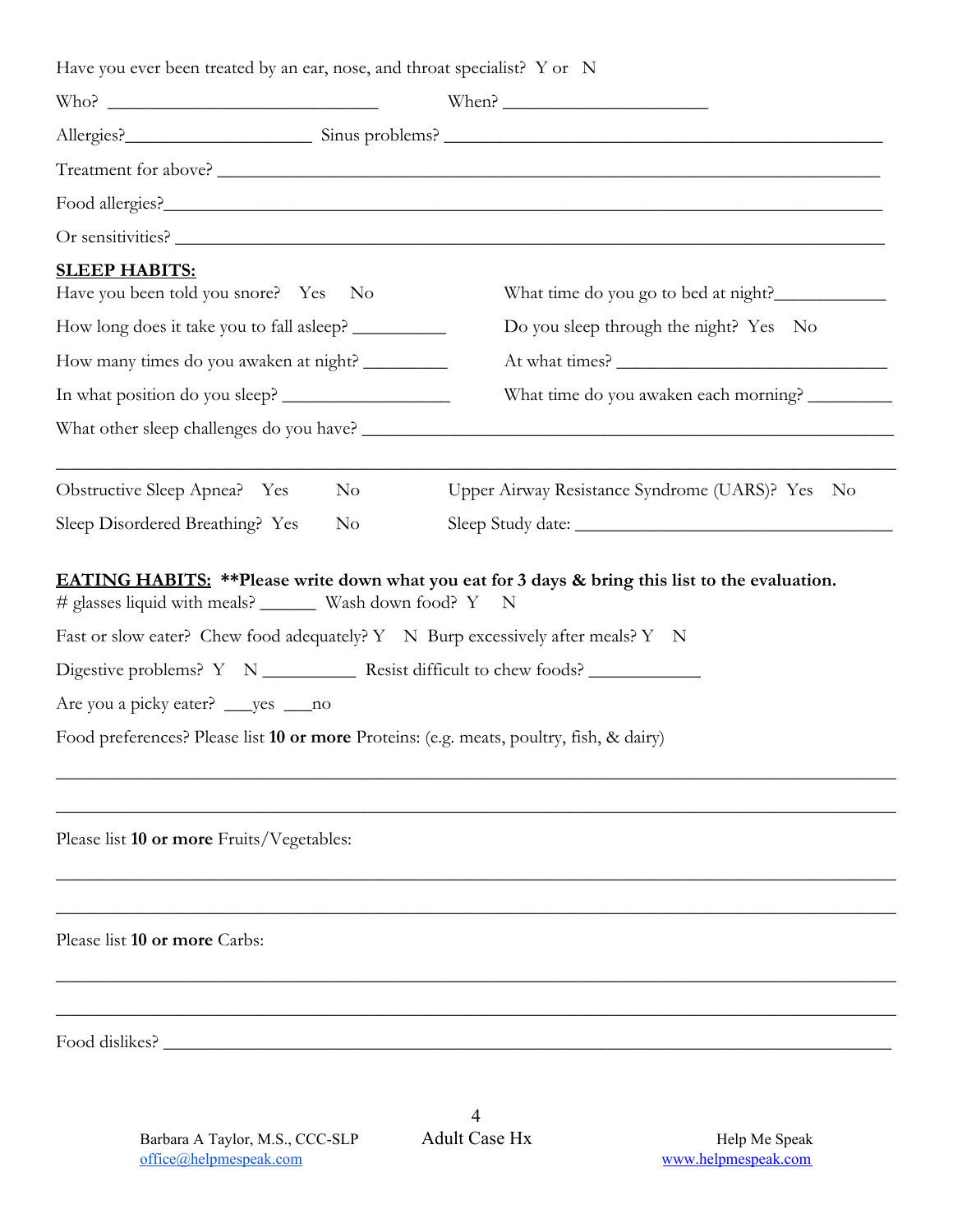| Favorite tastes/flavors?                                |
|---------------------------------------------------------|
|                                                         |
|                                                         |
|                                                         |
| Other?<br><u> 1980 - Andrea Andrew Maria (h. 1980).</u> |

\_\_\_\_\_\_\_\_\_\_\_\_\_\_\_\_\_\_\_\_\_\_\_\_\_\_\_\_\_\_\_\_\_\_\_\_\_\_\_\_\_\_\_\_\_\_\_\_\_\_\_\_\_\_\_\_\_\_\_\_\_\_\_\_\_\_\_\_\_\_\_\_\_\_\_\_\_\_\_\_\_\_\_\_\_\_\_\_\_\_

## **COMPREHENSION AND UNDERSTANDING:**

Are you easily confused when there are many things taking place around you? If "yes", please explain.

How do you respond when given directions?

How do you respond to simple questions?

How would you describe your intelligence or thinking skills?

## **COMMUNICATION STATUS:**

How would you describe your current communication ability? (check all that apply)

- Almost never communicates
- \_\_\_\_Sometimes communicates
- \_\_\_\_Communicates frequently

\_\_\_\_It is *very* easy for me to be understood when the topic of conversation is known.

\_\_\_\_It is *fairly* easy for me to be understood when the topic of conversation is known.

\_\_\_\_It is *difficult* for me to be understood when the topic of conversation is known.

\_\_\_\_It is *very* easy for me to be understood when the topic of conversation is not known. \_\_\_\_It is *fairly* easy for me to be understood when the topic of conversation is not known. \_\_\_\_It is *difficult* for me to be understood when the topic of conversation is not known.

I am usually understood by other people who don't know me well. **I** am usually NOT understood by other people who don't know me well.

Please describe how you communicate: \_\_\_\_\_\_\_\_\_\_\_\_\_\_\_\_\_\_\_\_\_\_\_\_\_\_\_\_\_\_\_\_\_\_\_\_\_\_\_\_\_\_\_\_\_\_\_\_\_\_\_\_\_\_\_\_\_\_\_

Which of the following best describes your speech?

\_\_\_easy to understand

- \_\_\_difficult for others to understand
- \_\_\_difficult for others to understand
- \_\_\_almost never understood by others

\_\_\_\_\_\_\_\_\_\_\_\_\_\_\_\_\_\_\_\_\_\_\_\_\_\_\_\_\_\_\_\_\_\_\_\_\_\_\_\_\_\_\_\_\_\_\_\_\_\_\_\_\_\_\_\_\_\_\_\_\_\_\_\_\_\_\_\_\_\_\_\_\_\_\_\_\_\_\_\_\_\_\_\_\_\_\_\_\_\_ \_\_\_\_\_\_\_\_\_\_\_\_\_\_\_\_\_\_\_\_\_\_\_\_\_\_\_\_\_\_\_\_\_\_\_\_\_\_\_\_\_\_\_\_\_\_\_\_\_\_\_\_\_\_\_\_\_\_\_\_\_\_\_\_\_\_\_\_\_\_\_\_\_\_\_\_\_\_\_\_\_\_\_\_\_\_\_\_\_\_ \_\_\_\_\_\_\_\_\_\_\_\_\_\_\_\_\_\_\_\_\_\_\_\_\_\_\_\_\_\_\_\_\_\_\_\_\_\_\_\_\_\_\_\_\_\_\_\_\_\_\_\_\_\_\_\_\_\_\_\_\_\_\_\_\_\_\_\_\_\_\_\_\_\_\_\_\_\_\_\_\_\_\_\_\_\_\_\_\_\_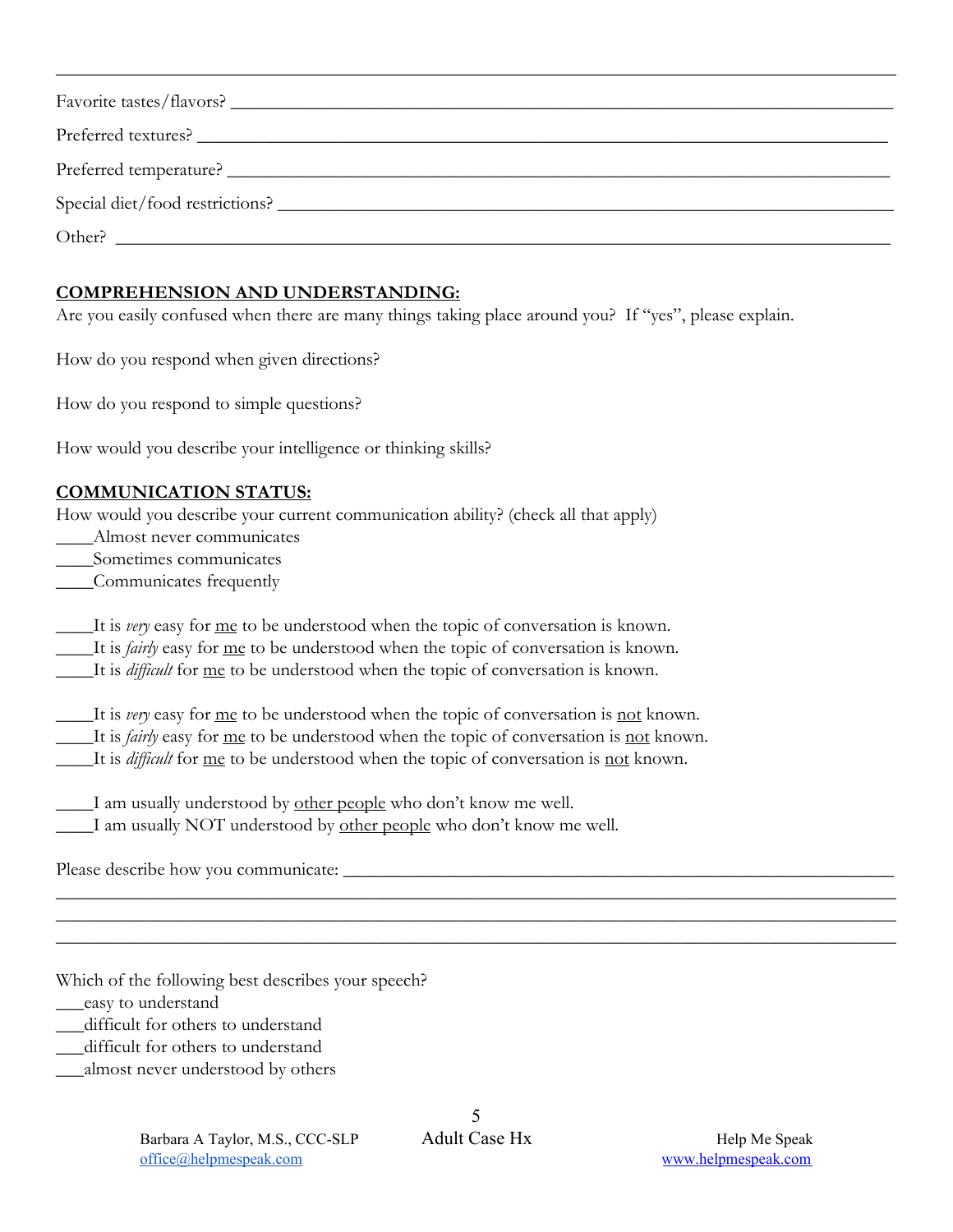| Which of the following statements best describes your reaction to your speech?<br>__ Am easily frustrated when not understood |                                                                   |          |       |                                                                                                                                                                                                |  |  |  |
|-------------------------------------------------------------------------------------------------------------------------------|-------------------------------------------------------------------|----------|-------|------------------------------------------------------------------------------------------------------------------------------------------------------------------------------------------------|--|--|--|
| __Am not aware of any speech/ communication problem<br>-Has been teased about my speech                                       |                                                                   |          |       |                                                                                                                                                                                                |  |  |  |
| __Tries to say sounds or words more clearly when asked                                                                        |                                                                   |          |       |                                                                                                                                                                                                |  |  |  |
|                                                                                                                               | __Am successful in saying sounds or words more clearly when I try |          |       |                                                                                                                                                                                                |  |  |  |
| I am aware of my communication difficulties? ___ yes ___ no                                                                   |                                                                   |          |       |                                                                                                                                                                                                |  |  |  |
|                                                                                                                               |                                                                   |          |       | If Yes, how does this awareness impact on my social/emotional status?<br><u> 1989 - Johann Stoff, deutscher Stoff, der Stoff, der Stoff, der Stoff, der Stoff, der Stoff, der Stoff, der S</u> |  |  |  |
|                                                                                                                               |                                                                   |          |       | <u> 1989 - Andrea Stadt Barbara, Amerikaansk politiker (d. 1989)</u>                                                                                                                           |  |  |  |
| Do you have difficulty producing certain sounds? ___ yes ___ no                                                               |                                                                   |          |       |                                                                                                                                                                                                |  |  |  |
| Do you hesitate and/or repeatedly say sounds or words? _____ yes _____ no<br>If so, which ones?                               |                                                                   |          |       |                                                                                                                                                                                                |  |  |  |
| Do you "get stuck" when attempting to say a word? ___ yes ___ no                                                              |                                                                   |          |       |                                                                                                                                                                                                |  |  |  |
| Indicate your agreement with the following statements (circle one choice):                                                    |                                                                   |          |       |                                                                                                                                                                                                |  |  |  |
| 1. I am able to communicate effectively to express pleasure or displeasure.<br>Strongly disagree Disagree                     |                                                                   | Not Sure | Agree | <b>Strongly Agree</b>                                                                                                                                                                          |  |  |  |
| 2. I am able to communicate to get help when needed.                                                                          |                                                                   |          |       |                                                                                                                                                                                                |  |  |  |
| Strongly disagree Disagree                                                                                                    |                                                                   | Not Sure | Agree | <b>Strongly Agree</b>                                                                                                                                                                          |  |  |  |
| 3. My biggest communication priority is to request things I need.                                                             |                                                                   |          |       |                                                                                                                                                                                                |  |  |  |
| Strongly disagree                                                                                                             | Disagree                                                          | Not Sure | Agree | <b>Strongly Agree</b>                                                                                                                                                                          |  |  |  |
|                                                                                                                               |                                                                   |          |       | 4. My biggest communication priority is to get or give information (e.g. ask/answer questions)                                                                                                 |  |  |  |
| Strongly disagree                                                                                                             | Disagree                                                          | Not Sure | Agree | <b>Strongly Agree</b>                                                                                                                                                                          |  |  |  |
| 5. My biggest communication priority is to initiate & maintain conversations.                                                 |                                                                   |          |       |                                                                                                                                                                                                |  |  |  |
| Strongly disagree                                                                                                             | Disagree                                                          | Not Sure | Agree | <b>Strongly Agree</b>                                                                                                                                                                          |  |  |  |
|                                                                                                                               |                                                                   |          |       |                                                                                                                                                                                                |  |  |  |
|                                                                                                                               |                                                                   |          |       |                                                                                                                                                                                                |  |  |  |
|                                                                                                                               |                                                                   |          |       |                                                                                                                                                                                                |  |  |  |
|                                                                                                                               |                                                                   |          |       |                                                                                                                                                                                                |  |  |  |

\_\_\_\_\_\_\_\_\_\_\_\_\_\_\_\_\_\_\_\_\_\_\_\_\_\_\_\_\_\_\_\_\_\_\_\_\_\_\_\_\_\_\_\_\_\_\_\_\_\_\_\_\_\_\_\_\_\_\_\_\_\_\_\_\_\_\_\_\_\_\_\_\_\_\_\_\_\_\_\_\_\_\_\_\_\_\_\_\_\_